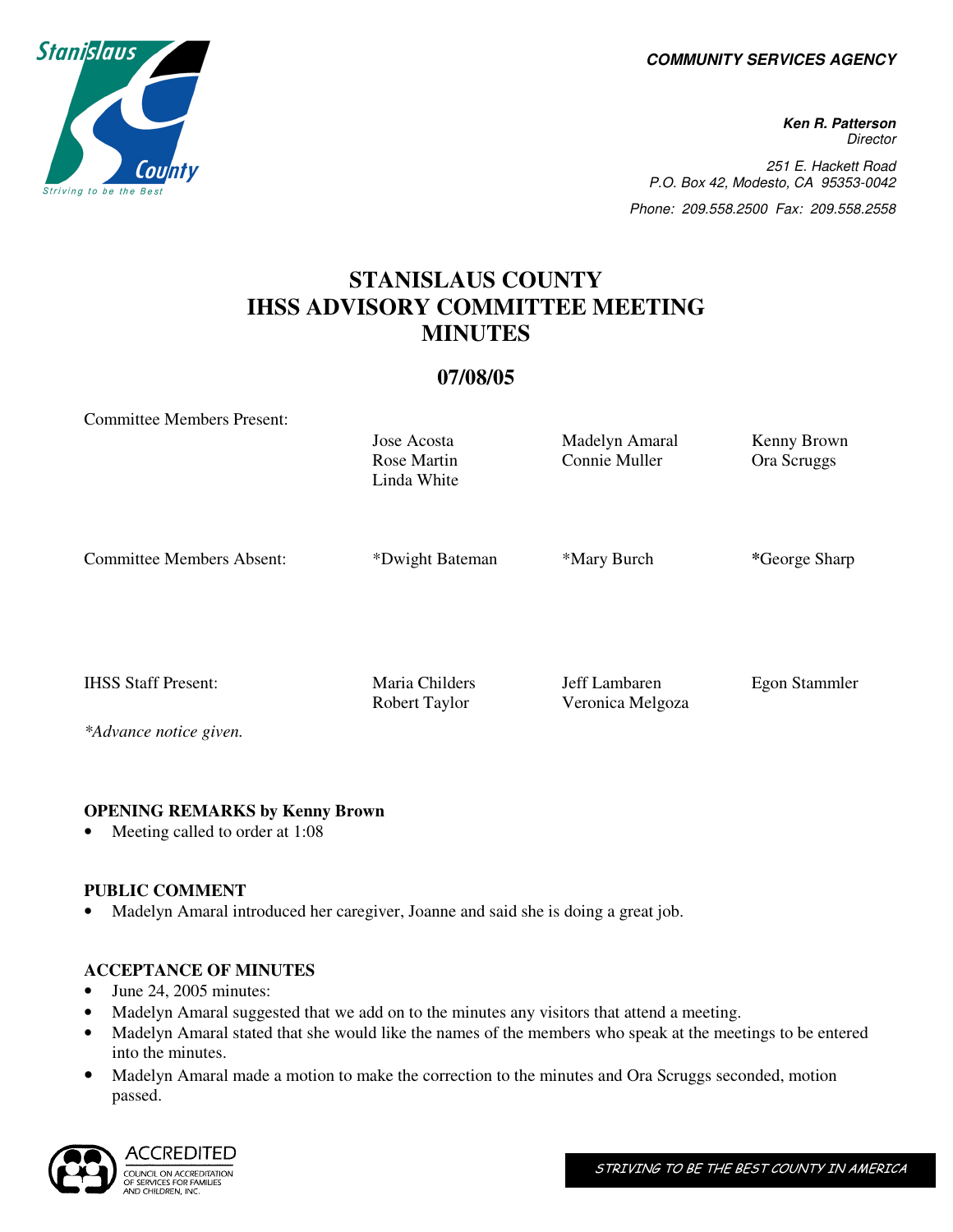- Correction to the minutes, Ora Scruggs and Henry Dills names will be entered in the Debriefing on Conference section.
- Minutes will be reviewed at the next IHSSAC meeting.

# **GRIEVANCE PROCEDURE/BYLAWS AMENDMENT**

- Jeff Lambaren did not have a chance to write up anything for the Bylaws amendment.
- Connie Muller wrote up a paragraph that the committee could use: "All grievances should be handled in committee. In the event of a grievance by a committee member that can not wait for a scheduled meeting the Chairman may call an emergency meeting."
- Kenny Brown stated that the committee could submit this to County Counsel for review.
- Egon Stammler announced that he was asked to see if the Adult Services Advisory Committee had anything in place for a grievance procedure-they do not.

# **PUBLIC AUTHORITY**

- Jeff Lambaren announced the take over of UDW by AFCSME.
- AFCSME and SEIU have requested information from the Public Authority.
- Jeff Lambaren stated that UDW decided that they would take over the money provided for provider's benefits and did not pay for provider's benefits. County Counsel informed them that this was not acceptable. The payment should reach the appropriate party by the end of today, July 8, 2005.
- Jeff Lambaren believes that this was an honest mistake it will be rectified, and County Counsel will follow up on this.
- Madelyn Amaral stated that the deduction on the provider's check does not let them know what the money is taken out for.
- Jeff Lambaren stated that part of the problem is that the payroll program, CMIPS, has very limited availability to add information.
- Jeff Lambaren announced that County Counsel met with the insurance broker and Pacific Care to discuss the health care coverage and the Public Authority taking over the administration. They have been very cooperative in helping through this transition period.
- Jeff Lambaren stated that when everything is in place a flow chart would be provided so everyone can understand the process.
- Madelyn Amaral asked if this means that UDW would not longer be the Union for IHSS.
- Jeff Lambaren stated that it is still pending in court, but AFSCME was granted temporary control. American Federation of State and Count Municipal Employees (AFSCME), is the parent company of UDW.
- Jeff Lambaren announced that on Tuesday July  $12<sup>th</sup>$ , the Board of Supervisors in closed session will consider the appointment of an Executive Director for the Public Authority. Once this occurs the additional staff for the Public Authority can be hired.
- Connie Muller suggested that the committee send a letter of support to the Board of Supervisors recommending Jeff lambaren for the appointment of the Executive Director of the Public Authority.
- Madelyn Amaral made a motion that the committee send a letter of support, Connie Muller seconded the motion, motion passed
- Linda White stated that if the committee wanted to send a letter of support, the letter had to be drafted now, read to the committee, and approved today.
- Kenny Brown dictated a short version of the wording for the letter to send to the Board of Supervisors.
- Connie Muller made a motion that the committee accepts Kenny Brown's version of the letter and to have Madelyn Amaral deliver the letter to the Board of Supervisors meeting on July 12, 2005. Linda White seconded the motion, motion passed.
- Madelyn Amaral asked when would the Public Authority be up and running.
- Jeff Lambaren stated that the Public Authority will be up and running by the end of July.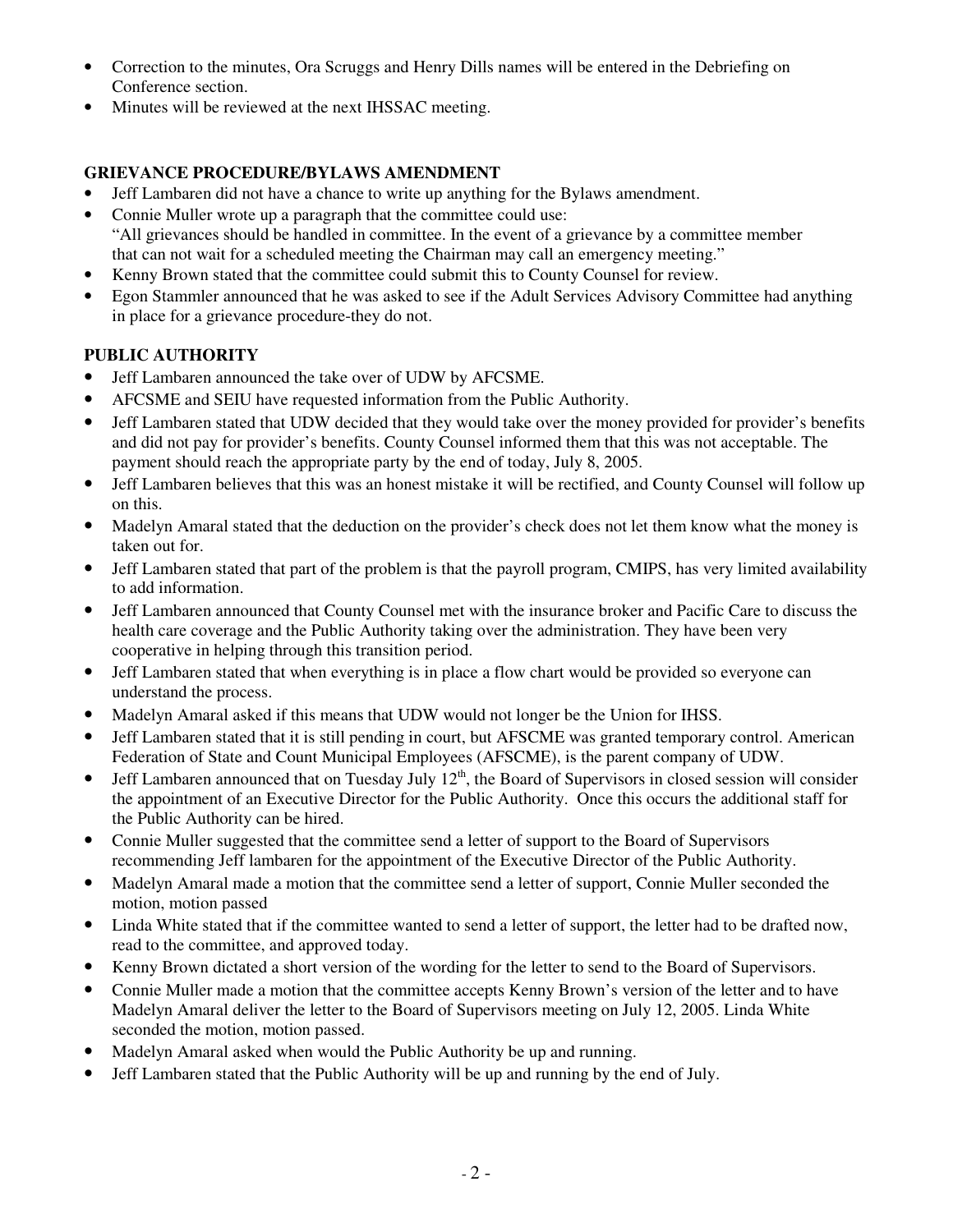### **LEGISLATIVE UPDATE**

- Egon Stammler announced that the budget is close to being signed.
- Both houses have passed the budget; they worked with both parties to create this compromise.
- The governor still has the option to veto or add anything he wants.
- Egon Stammler announced they would not cut the provider's wages.
- Maria Childers announced that an extra dollar would be added to State participation for provider wages if State revenues grow by 5% or more.

### **SURVEY**

- Jeff Lambaren passed out a copy of the survey to all members and went over the results.
- Some recipients and providers would like to be contacted by a manager; the pages with their names and phone numbers were removed from the copies.
- There was a good response from both recipients and providers.
- Providers results improved with: Having adequate resources to do the job-improved from 3.96 in 2004 to 4.12 Being kept informed about matters-improved from 3.45 in 2004 to 3.81 Receiving paycheck within 10 days-improved from 4.17 to 4.36 Overall providers rating was 4.08 on a scale of 1-5
- Recipients results improved with: Having negative feelings about care received improved from 2.01 in 2004 to 1.49 Overall recipients rating was 4.62 on a scale of 1-5 Satisfaction of the program with recipients who have been on IHSS from 0-6 months scored lower than recipients who have been on IHSS greater than 2 years.
- Many recipients and providers are unaware that there is an IHSSAC website.
- The recipients and providers who visited the website didn't rate it very high.
- Many recipients and providers are still unaware of the IHSSAC.
- Jeff Lambaren stated that generally most of the responses were higher than they were last year but not statistically significantly higher.
- The committee will present the survey to the Board of Supervisors.

### **ANNUAL REPORT**

• Kenny Brown announced that he will incorporate the information from the survey into the annual report and get that completed.

### **HOT TOPICS**

- Kenny Brown discussed having the IHSSAC meetings only once a month.
- The committee can go back to meeting twice a month if needed
- An emergency meeting could be called if something came up.
- The committee will have the second meeting in July and in August the committee will start with one meeting a month.
- Connie Muller felt we should wait until the Public Authority is up and running.
- Madelyn Amaral asked if there was anything that we need to do for the Public Authority to get up and running.
- Jeff Lambaren stated that there is nothing the committee needs to do to get the Public Authority up and running.
- The Public Authority should be open for business within the next couple of months and there will be a grand opening. The IHSSAC can have an early meeting at the Public Authority and then attend the grand opening. The committee members can be greeters.

### **GENERAL UPDATE**

- The committee reviewed the letter to the Holiday Inn and felt it was too general.
- Maria Childers stated that we could stress more dissatisfaction.